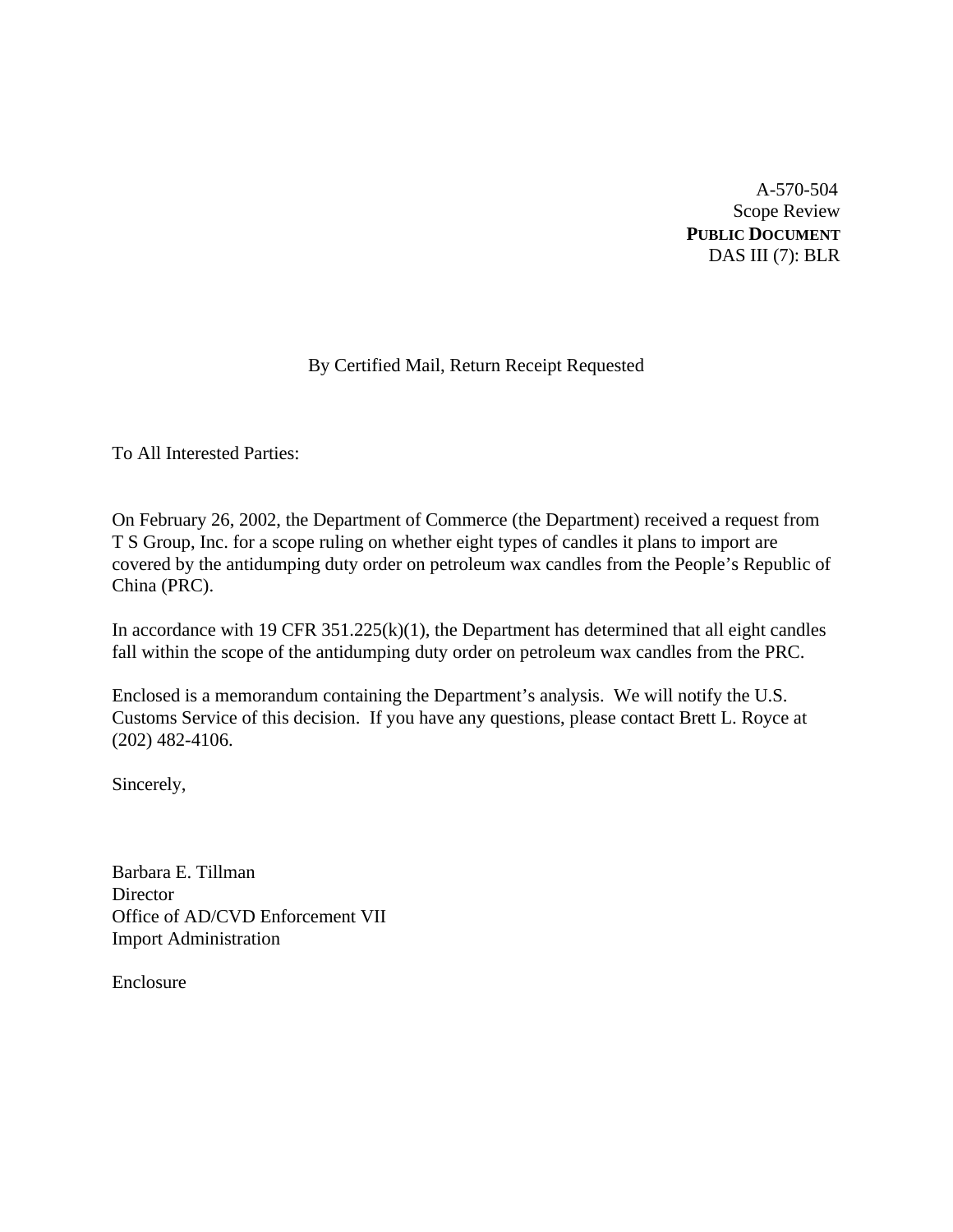A-570-504 Scope Review **PUBLIC DOCUMENT** DAS III (7):BLR

| <b>MEMORANDUM FOR:</b> | Joseph A. Spetrini<br><b>Deputy Assistant Secretary</b><br><b>Enforcement Group III</b>                                                    |
|------------------------|--------------------------------------------------------------------------------------------------------------------------------------------|
| FROM:                  | Barbara E. Tillman<br>Director<br>Office of AD/CVD Enforcement VII                                                                         |
| <b>SUBJECT:</b>        | Final Scope Ruling: Antidumping Duty Order on Petroleum Wax<br>Candles From the People's Republic of China (A-570-504);<br>T S Group, Inc. |

#### **Summary**

On February 26, 2002, the Department of Commerce (the Department) received a request from T S Group, Inc. (T S Group) for a scope ruling on eight candles (a 3.5 inch white "utility" candle; a 3.75 inch white "utility" candle; a 5 inch white "utility" candle; a 5.5 inch beige "spiraled utility" candle; a 5 inch white and blue "utility" candle; a 5 inch orange "utility" candle; a 5 inch blue "utility" candle; and a 3.75 inch pink "utility" candle) to determine if they are covered by the antidumping duty order April 5, 2002 on petroleum wax candles from the People's Republic of China (PRC) (the Order). Petroleum Wax Candles from the PRC: Final Determination of Sales at Less Than Fair Value, 51 FR 25085 (July 10, 1986) (Final Determination). In accordance with 19 CFR  $351.225(k)(1)$ , we recommend that the Department determine that all eight candles fall within the scope of the Order.

#### **Background**

Section 351.103(b) of the Department's regulations states that "no document will be considered as having been received by the Secretary unless it is submitted to the Central Records Unit (CRU) with the date and time of receipt." On February 15, 2002, the Department received a letter from T S Group requesting a scope ruling that was not submitted to the CRU in proper order. The Department subsequently contacted T S Group, who requested that the Department retain the enclosed sample and allow T S Group to submit a request in proper order. T S Group's ensuing request for a scope ruling was received directly by the analyst and not by the CRU. It was filed by a Department analyst with the CRU on February 26, 2002.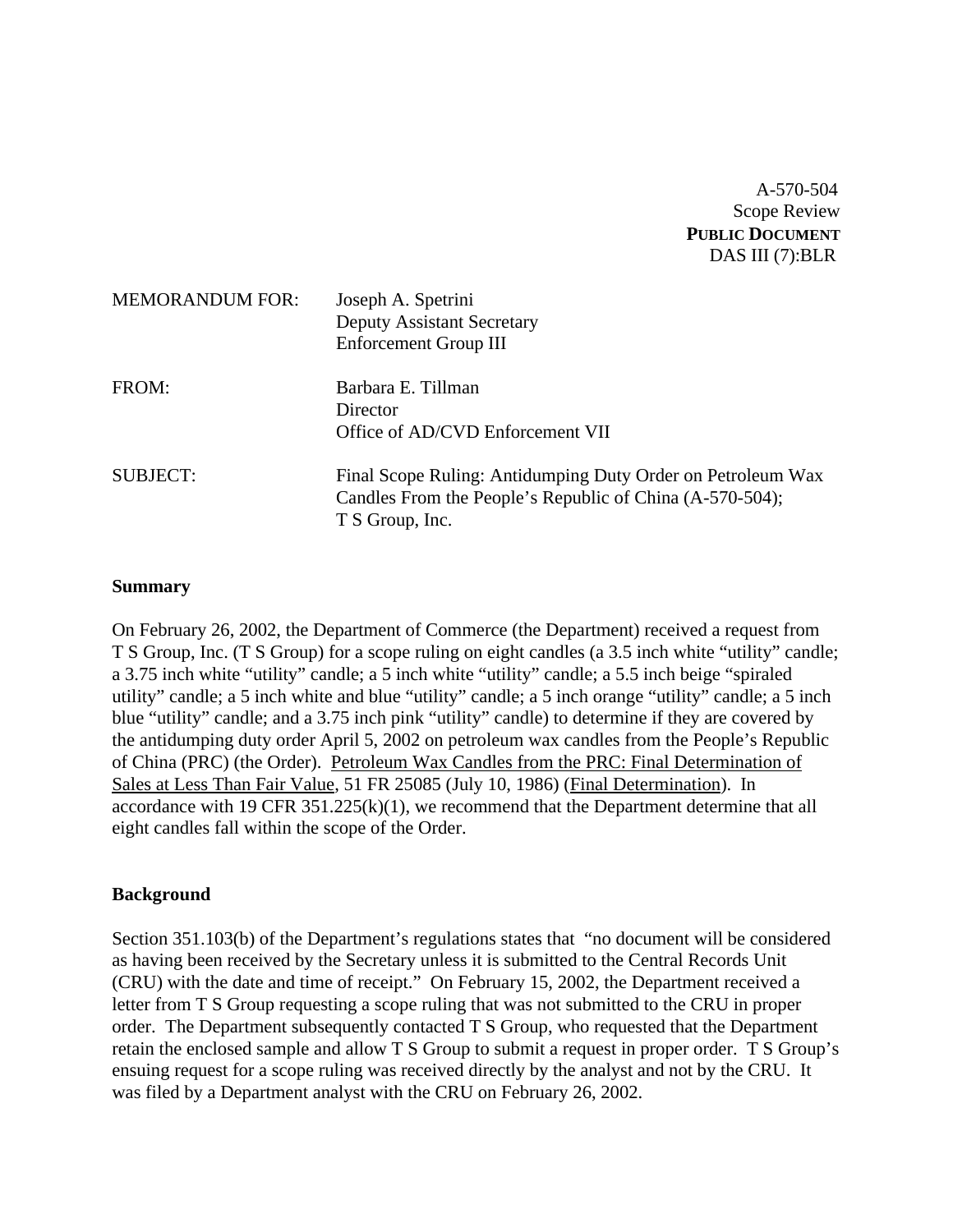The regulations governing the Department's antidumping scope determinations are found at 19 CFR 351.225. On matters concerning the scope of an antidumping duty order, the Department first examines the descriptions of the merchandise contained in the petition, the determinations of the Secretary and the International Trade Commission (the Commission), the initial investigation and the antidumping duty order. This determination may take place with or without a formal inquiry. If the Department determines that these descriptions are dispositive of the matter, the Department will issue a final scope ruling as to whether or not the subject merchandise is covered by the order. *See* 19 CFR 351.225(k)(1).

Conversely, where the descriptions of the merchandise are *not* dispositive, the Department will consider the five additional factors set forth at 19 CFR 351.225(k)(2). These criteria are: i) the physical characteristics of the merchandise; ii) the expectations of the ultimate purchasers; iii) the ultimate use of the product; iv) the channels of trade in which the product is sold; and v) the manner in which the product is advertised and displayed. The determination as to which analytical framework is most appropriate in any given scope inquiry is made on a case-by-case basis after consideration of all evidence before the Department.

In the instant case, the Department has evaluated T S Group's requests in accordance with 19 CFR 351.225(k)(1) and the Department finds that the descriptions of the products contained in the petition, the final determinations of the Secretary (including prior scope determinations) and the Commission, the initial investigation and the antidumping duty order are, in fact, dispositive. Therefore, the Department finds it unnecessary to consider the additional factors set forth at 19 CFR 351.225(k)(2).

Documents and parts thereof from the underlying investigation deemed relevant by the Department to this scope ruling were made part of the record of this determination and are referenced herein. Documents that were not presented to the Department, or placed by it on the record, do not constitute part of the administrative record for this scope determination.

In its petition of September 4, 1985 the National Candle Association requested that the investigation cover:

[c]andles [which] are made from petroleum wax and contain fiber or paper-cored wicks. They are sold in the following shapes: tapers, spirals, and straight-sided dinner candles; rounds, columns, pillars; votives; and various wax-filled containers. These candles may be scented or unscented ... and are generally used by retail consumers in the home or yard for decorative or lighting purposes (Antidumping Petition, September 4, 1985 at 7).

The Department defined the scope of the investigation in its notice of initiation. This scope language carried forward without change through the preliminary and final determinations of sales at less than fair value and the eventual antidumping duty order: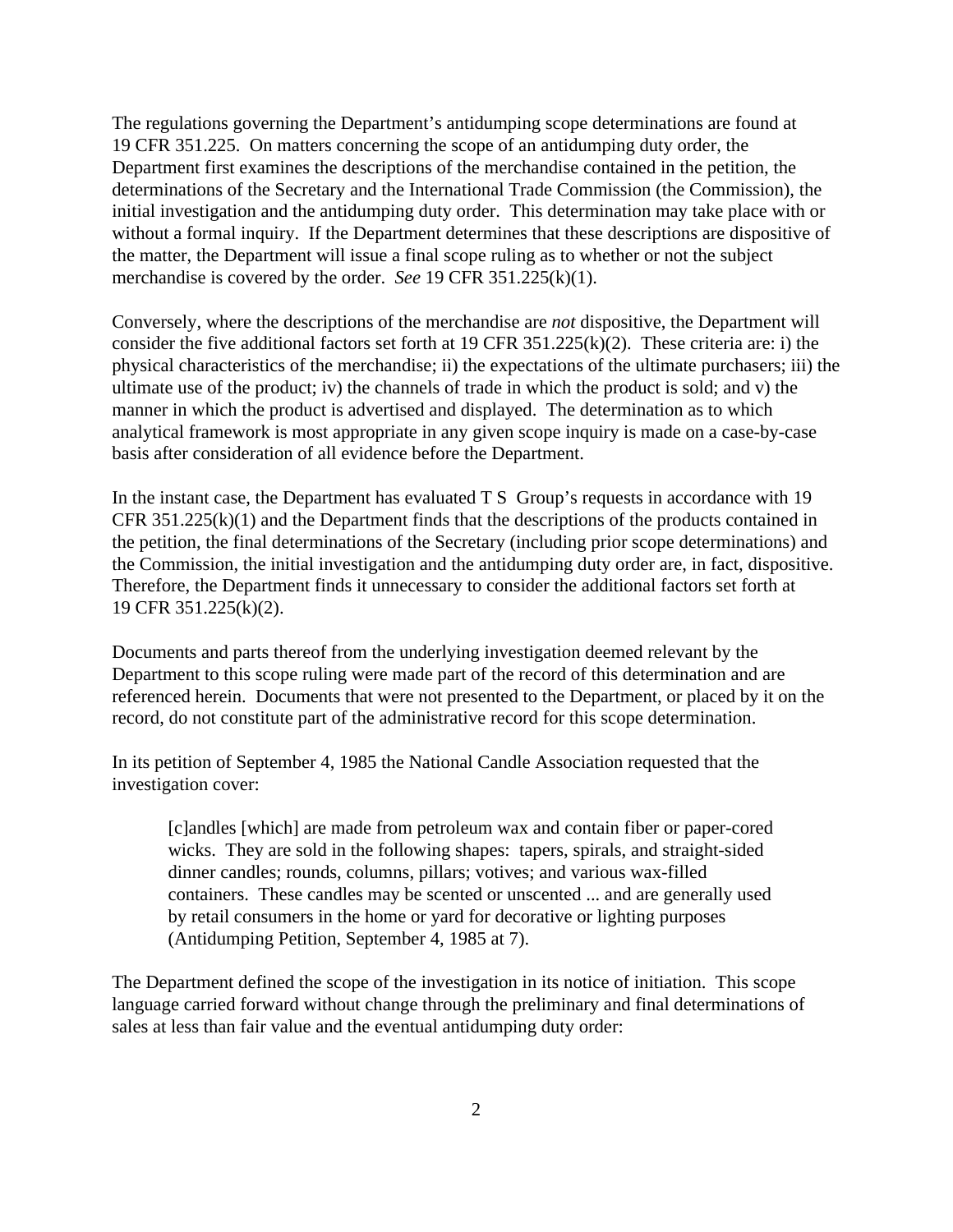[c]ertain scented or unscented petroleum wax candles made from petroleum wax and having fiber or paper-cored wicks. They are sold in the following shapes: tapers, spirals, and straight-sided dinner candles; rounds, columns, pillars, votives; and various wax-filled containers. Petroleum Wax Candles from the People's Republic of China: Initiation of Antidumping Duty Investigation, 50 FR 39743 (September 30, 1985); Preliminary Determination of Sales at Less Than Fair Value, 51 FR 6016 (February 19, 1986); Final Determination; and Antidumping Duty Order: Petroleum Wax Candles from the People's Republic of China, 51 FR 30686 (August 28, 1986).

The Commission adopted a similar definition of the "like product" subject to its determinations, noting that the investigations did not include "birthday, birthday numeral and figurine type candles" (Determinations of the Commission (Final), USITC Publication 1888, August 1986, at 4, note 5, and A-2 (Commission Determination)).

Also of relevance to the present scope inquiry is a notice issued to the United States Customs Service in connection with a July 1987 scope determination concerning an exception from the Order for novelty candles, which states:

The Department of Commerce has determined that certain novelty candles, such as Christmas novelty candles, are not within the scope of the antidumping duty order on petroleum-wax candles from the People's Republic of China (PRC). Christmas novelty candles are candles specially designed for use only in connection with the Christmas holiday season. This use is clearly indicated by Christmas scenes and symbols depicted in the candle design. Other novelty candles not within the scope of the order include candles having scenes or symbols of other occasions (*e.g.*, religious holidays or special events) depicted in their designs, figurine candles, and candles shaped in the form of identifiable objects (*e.g.*, animals or numerals), (CIE N-212/85, September 21, 1987; Letter from the Director, Office of Compliance, to Burditt, Bowles & Radzius, Ltd., July 13, 1987) (emphasis added).

### **T S Group's Scope Request**

T S Group argues that all candles subject to this inquiry (a 3.5 inch white "utility" candle; a 3.75 inch white "utility" candle; a 5 inch white "utility" candle; a 5.5 inch beige "spiraled utility" candle; a 5 inch white and blue "utility" candle; a 5 inch orange "utility" candle; a 5 inch blue "utility" candle; and a 3.75 inch pink "utility" candle) are household-utility candles, which are not covered by the scope of the Order. T S Group included a sample of each candle with its scope request.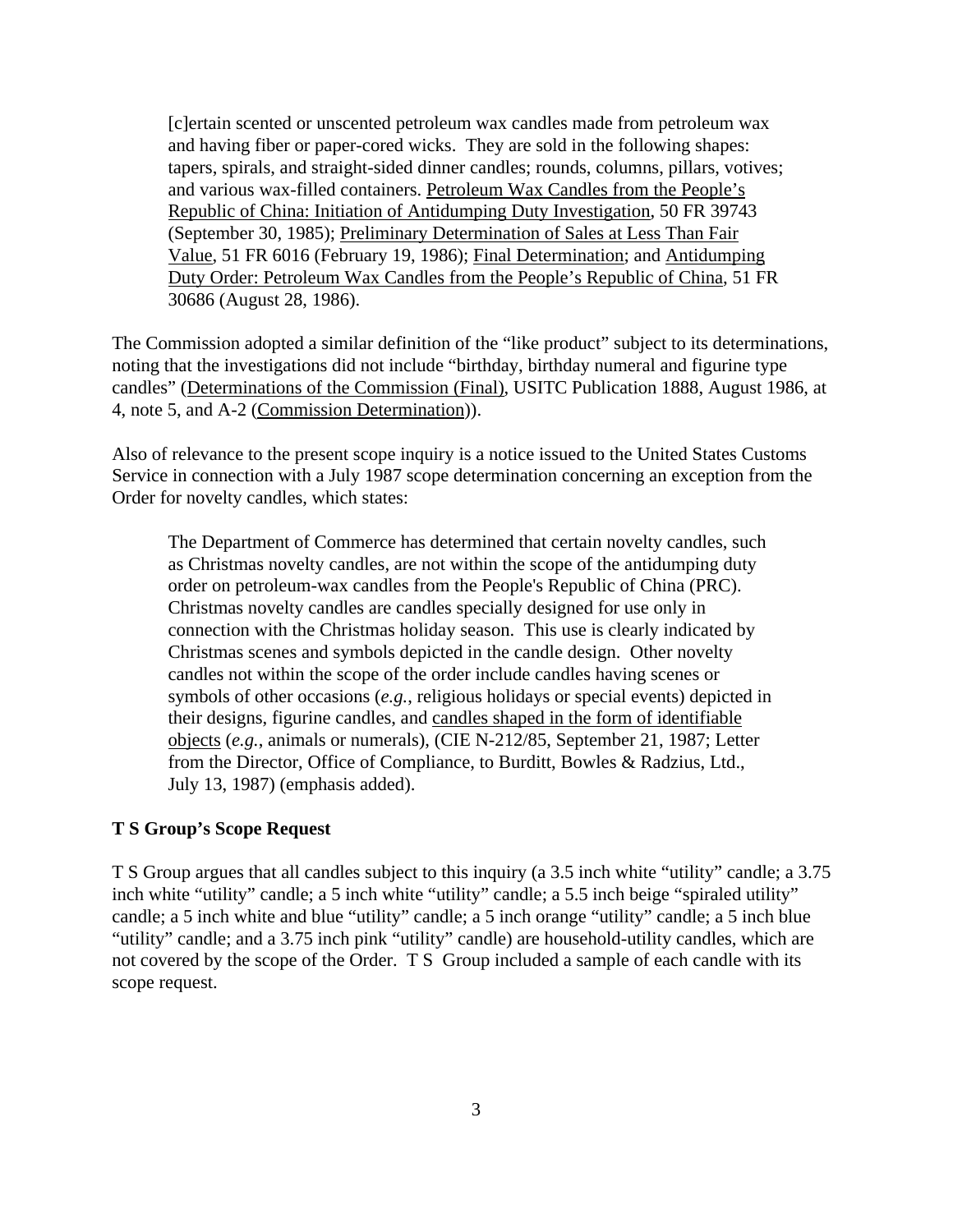#### **The National Candle Association's Comments**

In its comments, the NCA retraces the history of this antidumping duty order, including the import surges and resultant injury suffered by domestic manufacturers which prompted the original September 1985 antidumping petition. Petitioner contends that the antidumping statute and antidumping duty orders are remedial in nature and exceptions to them should be construed as narrowly as possible to preserve the efficacy of the Order. In support of its assertion, petitioner cites a Court of International Trade conclusion, with regards to the novelty exception, that ". . . a candle must be specifically designed for use only in connection with a religious holiday or special event to fall within the novelty candle exception." See Russ Berrie & Co., Inc. v. United States, 57 F. Supp. 2d 1184, 1194 (CIT July, 1999) (Russ Berrie). Thus, petitioners argue that the Department narrowly limited the novelty candle exception to figurine candles, candles shaped in the form of identifiable objects, and candles specifically designed for use only in connection with the holiday season. The NCA commented on three of the five candles submitted by T S Group.

The NCA contends that the subject candles are either tapers or pillars made from petroleum wax in the PRC and have a wick, thus falling within the scope of the Order. According to the NCA, "T S Group does not allege that its candles contain any designs which would make these candles specifically designed for use only in connection with a holiday, nor are they in the shapes of identifiable objects" (NCA comments at 4). Furthermore, the NCA holds that the sole basis for the respondent's claim for exclusion is its allegation that the subject candles are utility candles. The NCA also goes on to argue that tapers and pillars come in various sizes including under 6 inches in height and 0.75 inches in diameter. Examples were provided by the NCA in Exhibit 1 of its comments.

The NCA further states that utility candles are not defined by height (6 inches) and (diameter) (0.75 inches). The NCA states that, "[t]he household utility candle is a functional candle only designed for giving light...they do not have any scent, nor any decoration, and are only white in color" (NCA comments at 4). The NCA requests that the 0.75 inch diameter white candles be tested to determine if they have a scent and whether they only come in the color of white.

The NCA notes that T S Group's candles compete in the same channels of trade as the candles subject to the Order, and that their sale without the antidumping duty will severely injure the U.S. candle producers. It further notes what it characterizes as the long-standing efforts of candle importers to "expand the 'novelty candle' loophole in the Order through a continuing stream of scope requests, causing the Order on PRC candles to be subjected to over seventy Final Scope Rulings and many more requests." Petitioner maintains that the success of the scope requests in eroding the Order has resulted in geometric increases in the volume of PRC candles coming into the United States. Petitioner concludes by stating that T S Group is now asking the Department to narrow the scope of the Order so that it excludes everyday candles, claiming that they are novelty candles, and that the Department does not have such legal authority.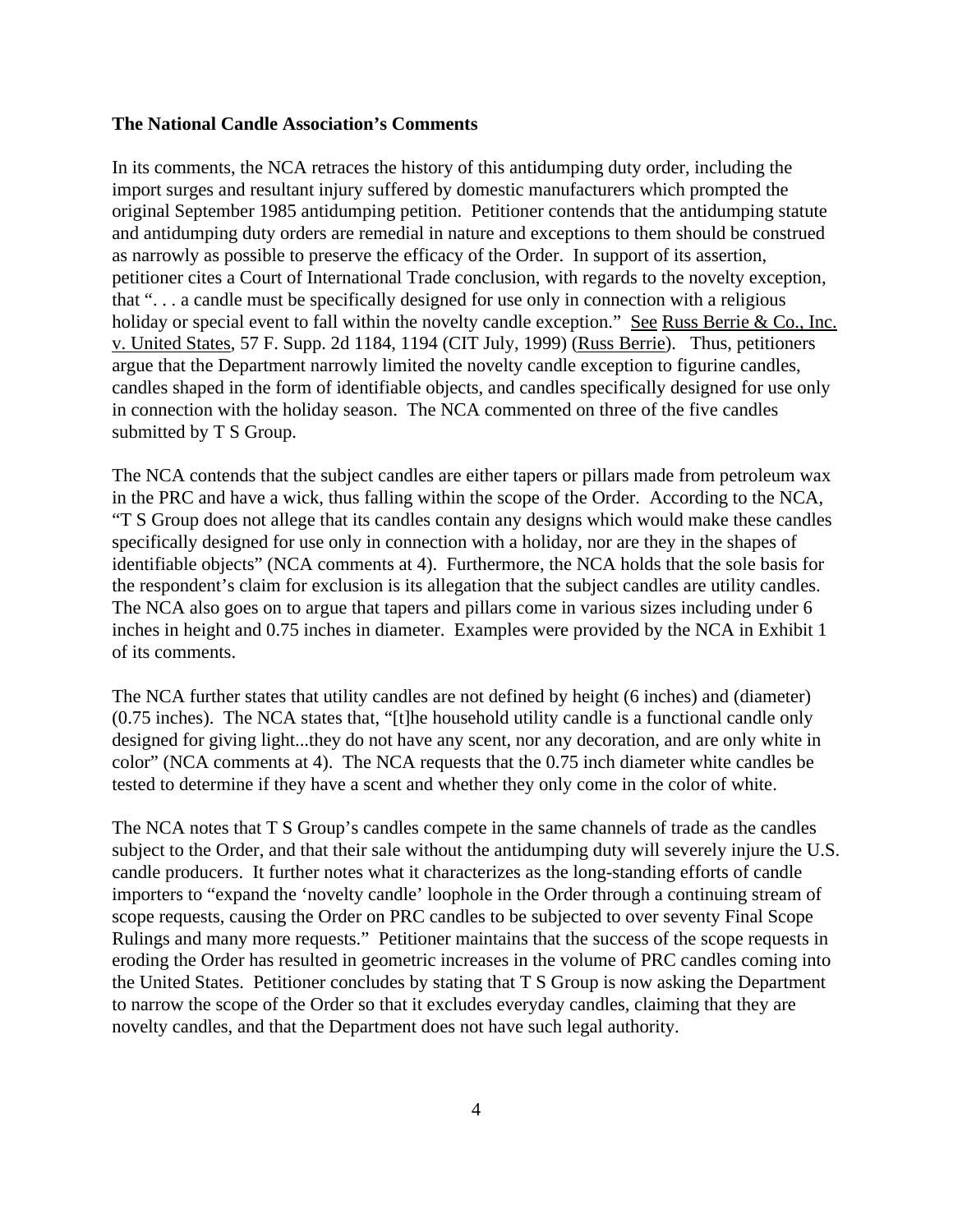### **Analysis**

When determining whether or not a particular product claimed as a novelty candle is within the scope of the antidumping duty order, the Department's first line of inquiry is whether the shape of the candle falls within those shapes listed by the inclusive language of the Order's scope, *i.e.*, "tapers, spirals, and straight-sided dinner candles; rounds, columns, pillars, votives; and various wax-filled containers." If a candle falls within one of the above delineated shapes, it will be determined to be within the Order's scope. Candles of a shape not listed by the inclusive language of the Order's scope will then be evaluated to determine whether they are "scented or unscented petroleum wax candles made from petroleum wax and having fiber or paper-cored wicks."<sup>1</sup> If the Department determines that the candle is made from petroleum wax and has a

This approach of evaluating such candles in light of the entire text of the scope is in keeping with the opinion of the Court of International Trade (CIT), noting that a better approach in scope rulings is to avoid subjective issues of intent and, instead, look to the petition's language to determine whether the class or kind of merchandise at issue was expressly included. Duferco

<sup>&</sup>lt;sup>1</sup> The Department has changed its practice on this issue. In past scope rulings, the Department has determined that candles not of a shape listed by the language of the Order's scope were outside the scope. See, e.g., Final Scope Ruling – Antidumping Duty Order on Petroleum Wax Candles From the People's Republic of China (A-570-504); Endar Corp. (Jan. 11, 2000) (Endar Corp.) ("dragonfly" candle, in the shape of a rough-hewn stone with a dragon fly carved on top, not within scope because it is of a shape not listed by the scope); American Drug Stores, Inc. (Mar. 16, 1998) (sphere or ball shaped candle not within scope because it is a shape not listed by the scope); and Final Scope Ruling – Antidumping Duty Order on Petroleum Wax Candles From the People's Republic of China (A-570-504); San Francisco Candle Co. (June 10, 1993) (ball shaped candle not within scope because it is of a shape not listed by the scope). The reason for the change is that, upon review of the text of the scope of the Order, the text of the first sentence of the scope covers "scented or unscented petroleum wax candles made from petroleum wax and having fiber or paper-cored wicks." The text following this broad inclusive sentence provides a list of shapes, which list is not modified by any express words of exclusivity. The result of our prior practice of excluding candles of a shape other than those listed was inconsistent with the fact that such candles were "scented or unscented petroleum wax candles made from petroleum wax and having fiber or paper-cored wicks." We have now determined that this practice was incorrect because it had the effect of narrowing the broad coverage of the first sentence of the Order's scope. The list of shapes in the second sentence of the Order's scope does not provide a textual basis for such a narrowing of the coverage of the first sentence of the Order's scope. Accordingly, in order to give full effect to the first sentence of the inclusive language of the scope, the Department normally will evaluate whether candles of a shape not listed by the inclusive language of the Order's scope are scented or unscented petroleum wax candles made from petroleum wax and having fiber or paper-cored wicks. See Final Scope Ruling – Antidumping Duty Order on Petroleum Wax Candles From the People's Republic of China (A-570-504); J.C. Penney (November 9, 2001) (JC Penney Ruling).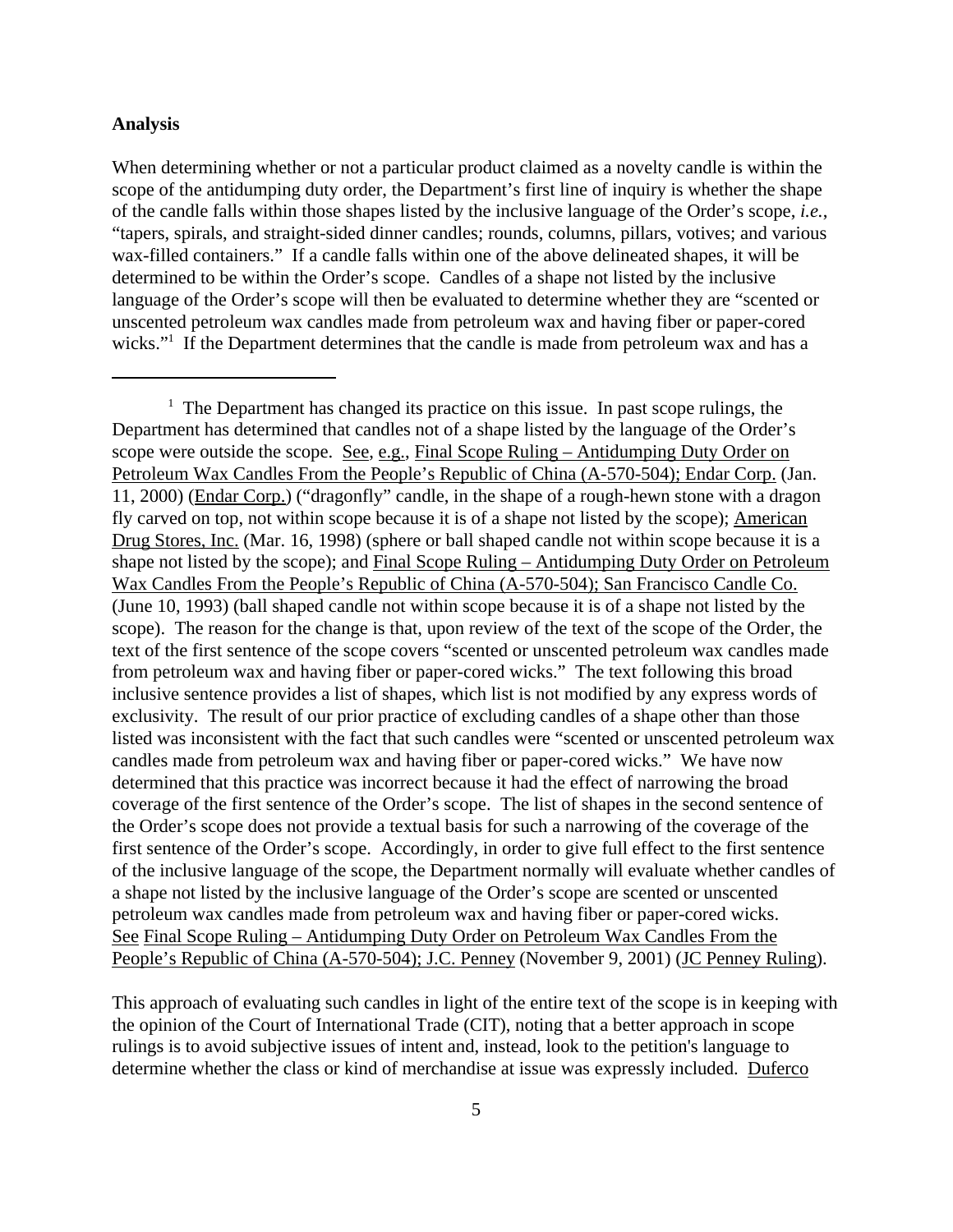fiber or paper-cored wick, but the candle possesses characteristics set out in the July 1987 novelty candle exception, it will fall outside the scope of the Order. In order for a candle to qualify for this exception, the characteristic(s) which are claimed to render it a novelty candle must be visible from most angles, as opposed to minimally visible. See Final Scope Ruling – Antidumping Duty Order on Petroleum Wax Candles From the People's Republic of China (A-570-504); JCPenney Purchasing Corp. (May 21, 2001); San Francisco Candle Co. (Feb. 12, 2001); Endar Corp. (Jan. 11, 2000). If a candle does not possess characteristics set out in the July 1987 novelty candle exception, and it is a scented or unscented petroleum wax candle made from petroleum wax and having fiber or paper-cored wick, the Department will determine that the candle is within the scope of the Order.

With respect to the instant request, we find that for the reasons outlined below, the following candles fall within the scope of the Order.

### **3.5 Inch White "Utility" Candle (M3)**

T S Group contends that this candle is an unscented white taper, measuring 3.5 inches in height and 0.69 inches in diameter with a fiber-wick. T S Group further argues that the subject candle is a household utility candle, as it is under 6 inches in height and 0.75 inches in diameter. T S Group cites to the Final Scope Ruling – Antidumping Duty Order on Petroleum Wax Candles From the People's Republic of China (A-570-504); Simcha Candle Co. (February 12, 1993) (Simcha Candle). The Department disagrees with T S Group's argument as our practice has changed subsequent to that ruling. See JC Penney Ruling. In addition, under the new practice, the Department no longer considers the intent of the petitioner, *i.e.*, the alleged use of the candle for household utility. Pursuant to the new language, we find that the subject candle is a taper, a shape listed by the inclusive language of the Order's scope, unscented, made from petroleum wax and having a fiber cord wick. Thus, this candle falls within the scope of the Order.

# **3.75 Inch White "Utility" Candle (ABE1)**

T S Group contends that this candle is an unscented white taper, measuring 3.75 inches in height and 0.69 inches in diameter with a fiber-wick. T S Group further argues that the subject candle is a household utility candle, as it is under 6 inches in height and 0.75 inches in diameter. T S Group cites to See Simcha Candle. The Department disagrees with T S Group's argument as our practice has changed subsequent to that ruling. See JC Penney Ruling. In addition, under the new practice, the Department no longer considers the intent of the petitioner, *i.e.*, the alleged use of the candle for household utility. Pursuant to the new language, we find that the subject candle

Steel, Inc. v. United States, 146 F. Supp. 2d 913 (CIT 2001). Such an approach is a departure from past CIT precedent that required Commerce to give ample deference to the petitioner's intent when examining a petition's description of the subject merchandise, see, e.g., Torrington Co. v. United States, 995 F. Supp. 117, 121 (CIT 1998).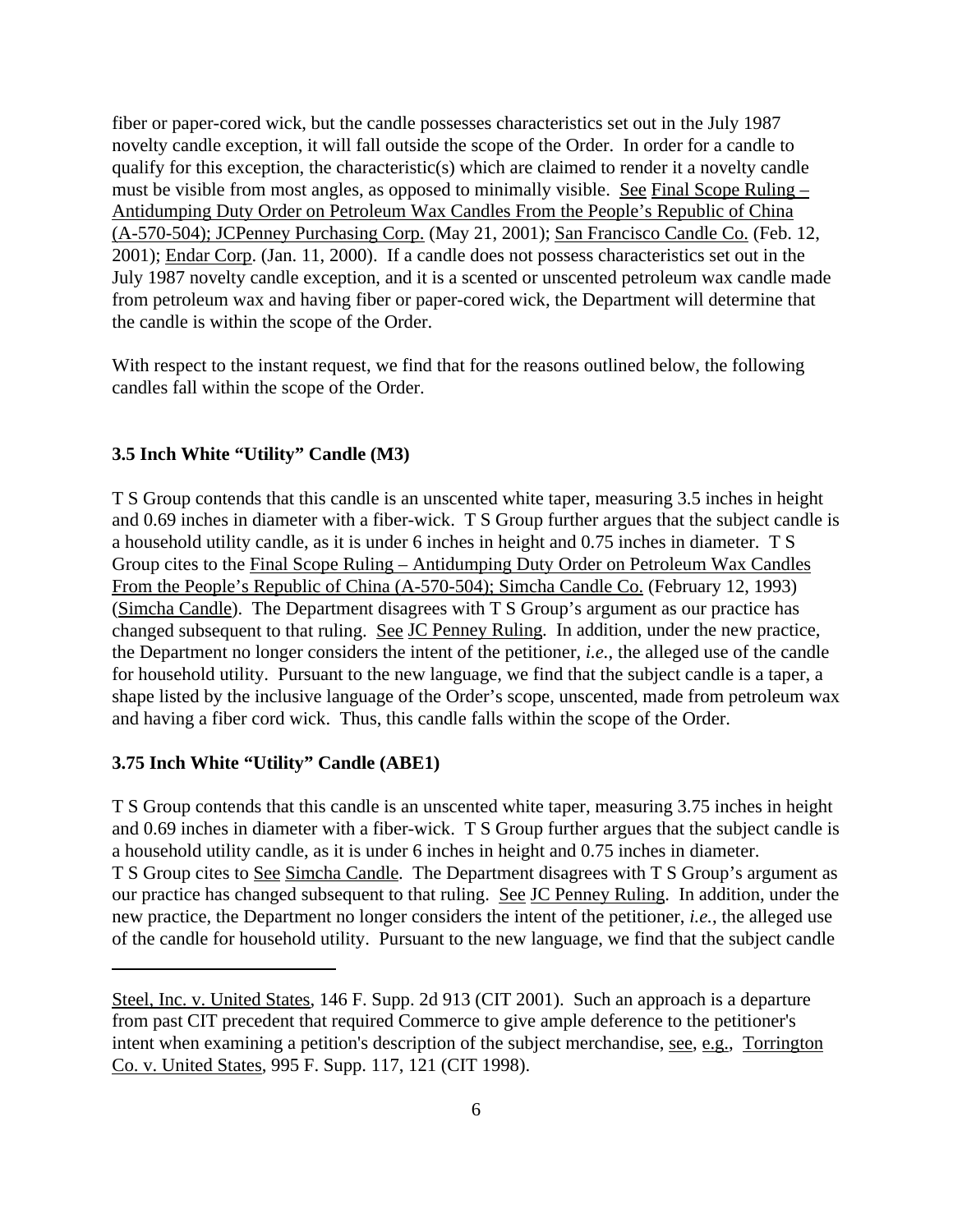is a taper, a shape listed by the inclusive language of the Order's scope, unscented, made from petroleum wax and having a fiber cord wick. Thus, this candle falls within the scope of the Order.

# **5 Inch White "Utility" Candle (APP1)**

T S Group contends that this candle is an unscented white taper, measuring 5 inches in height and 0.69 inches in diameter with a fiber-wick. T S Group further argues that the subject candle is a household utility candle, as it is under 6 inches in height and 0.75 inches in diameter. T S Group cites to See Simcha Candle. The Department disagrees with T S Group's argument as our practice has changed subsequent to that ruling. See JC Penney Ruling. In addition, under the new practice, the Department no longer considers the intent of the petitioner, *i.e.*, the alleged use of the candle for household utility. Pursuant to the new language, we find that the subject candle is a taper, a shape listed by the inclusive language of the Order's scope, unscented, made from petroleum wax and having a fiber cord wick. Thus, this candle falls within the scope of the Order.

# **5.5 Inch Beige "Spiraled-Utility" Candle (AV16)**

T S Group contends that this candle is an unscented beige spiral, measuring 5.5 inches in height and 0.25 inches in diameter with a fiber-wick. Further, T S Group argues that subject candle is a household utility candle, as it is colored, under 6 inches in height and 0.75 inches in diameter. T S Group cites to See Simcha Candle. The Department disagrees with T S Group's argument as our practice has changed subsequent to that ruling. See JC Penney Ruling. In addition, under the new practice, the Department no longer considers the intent of the petitioner, *i.e.*, the alleged use of the candle for household utility. Pursuant to the new language, we find that the subject candle is a spiral, a shape listed by the inclusive language of the Order's scope, unscented, made from petroleum wax and having a fiber cord wick. Thus, this candle falls wihtin the scope of the Order.

# **5 Inch White and Blue "Utility" Candle (AV14)**

T S Group contends that this candle is an unscented white taper, decorated with a blue "stem with leaves," measuring 5 inches in height and 0.25 inches in diameter with a fiber-wick. Also, T S Group argues that the subject candle is a household utility candle, as it is decorated, under 6 inches in height and 0.75 inches in diameter. T S Group cites to See Simcha Candle. The Department disagrees with T S Group's argument as our practice has changed subsequent to that ruling. See JC Penney Ruling. In addition, under the new practice, the Department no longer considers the intent of the petitioner, *i.e.*, the alleged use of the candle for household utility. Pursuant to the new language, we find that the subject candle is a taper, a shape listed by the inclusive language of the Order's scope, unscented, made from petroleum wax and having a fiber cord wick. Thus, this candle falls within the scope of the Order.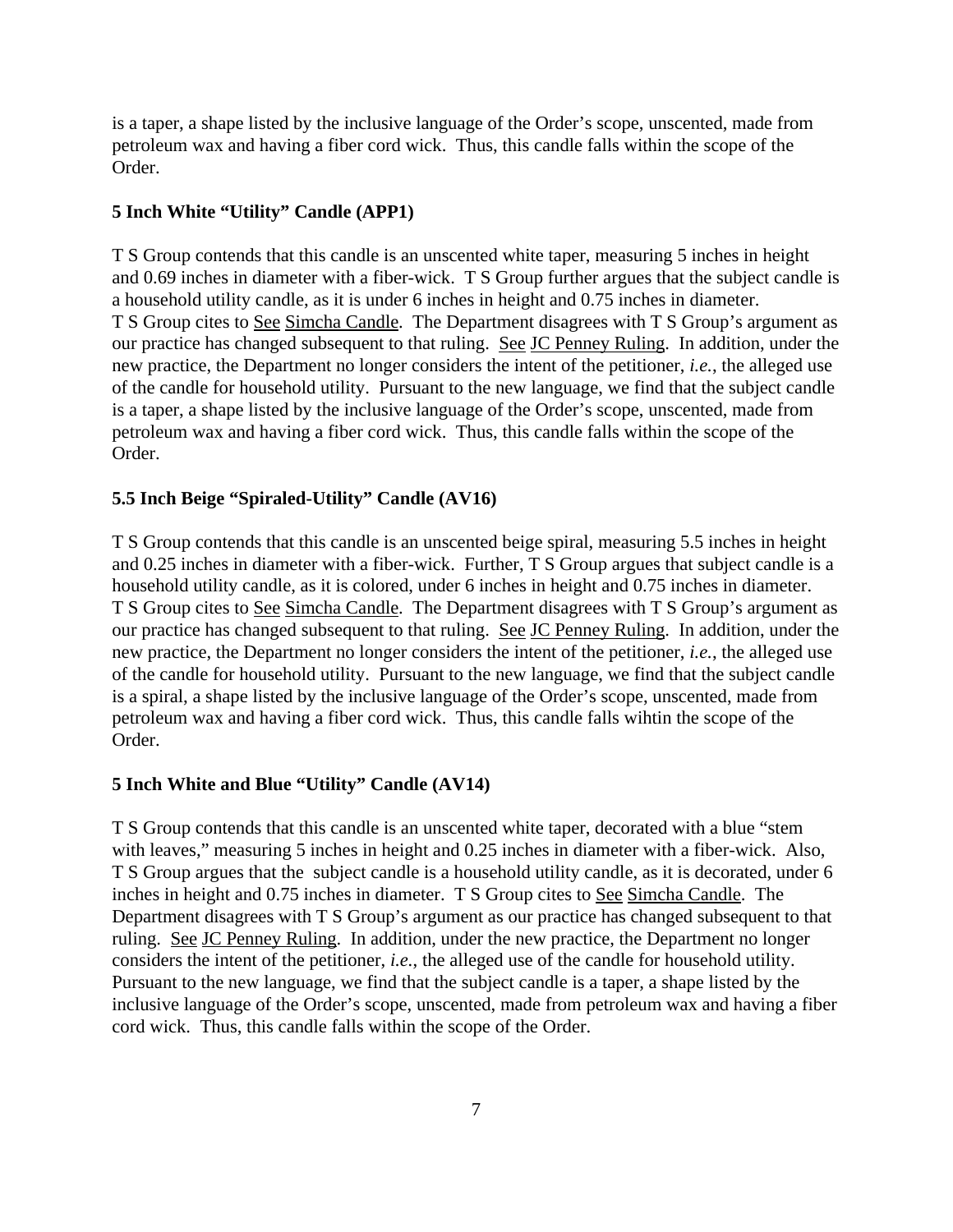### **5 Inch Orange "Utility" Candle**

T S Group contends that this candle is an unscented orange, measuring 5 inches in height and 0.25 inches in diameter with a fiber-wick. Further, T S Group argues that subject candle is a household utility candle, as it is colored, under 6 inches in height and 0.75 inches in diameter. T S Group cites to See Simcha Candle. The Department disagrees with T S Group's argument as our practice has changed subsequent to that ruling. See JC Penney Ruling. In addition, under the new practice, the Department no longer considers the intent of the petitioner, *i.e.*, the alleged use of the candle for household utility. Pursuant to the new language, we find that the subject candle is a taper, a shape listed by the inclusive language of the Order's scope, unscented, made from petroleum wax and having a fiber cord wick. Thus, this candle falls within the scope of the Order.

# **3.75 Inch Pink "Utility" Candle**

T S Group contends that this candle is an unscented pink taper, measuring 3.75 inches in height and 0.25 inches in diameter with a fiber-wick. Also, T S Group argues that the subject candle is a household utility candle, as it is colored, under 6 inches in height and 0.75 inches in diameter. T S Group cites to See Simcha Candle. The Department disagrees with T S Group's argument as our practice has changed subsequent to that ruling. See JC Penney Ruling. In addition, under the new practice, the Department no longer considers the intent of the petitioner, *i.e.*, the alleged use of the candle for household utility. Pursuant to the new language, we find that the subject candle is a taper, a shape listed by the inclusive language of the Order's scope, unscented, made from petroleum wax and having a fiber cord wick. Thus, this candle falls within the scope of the Order.

### **Summary**

T S Group's 3.5 inch white "utility" candle; 3.75 inch white "utility" candle; 5 inch white "utility" candle; 5 inch white and blue "utility"candle; 5 inch orange "utility" candle; 5 inch blue "utility" candle; and 3.75 inch pink "utility" candle are tapers, and its 5.5 inch beige "spiraled utility" candle is a spiral, pursuant to the new language. Thus, these candles fall within the scope of the Order. This conclusion is consistent with the scope of the investigation and the Order, as defined in the petition, as well as the Department's and the Commission's prior determinations.